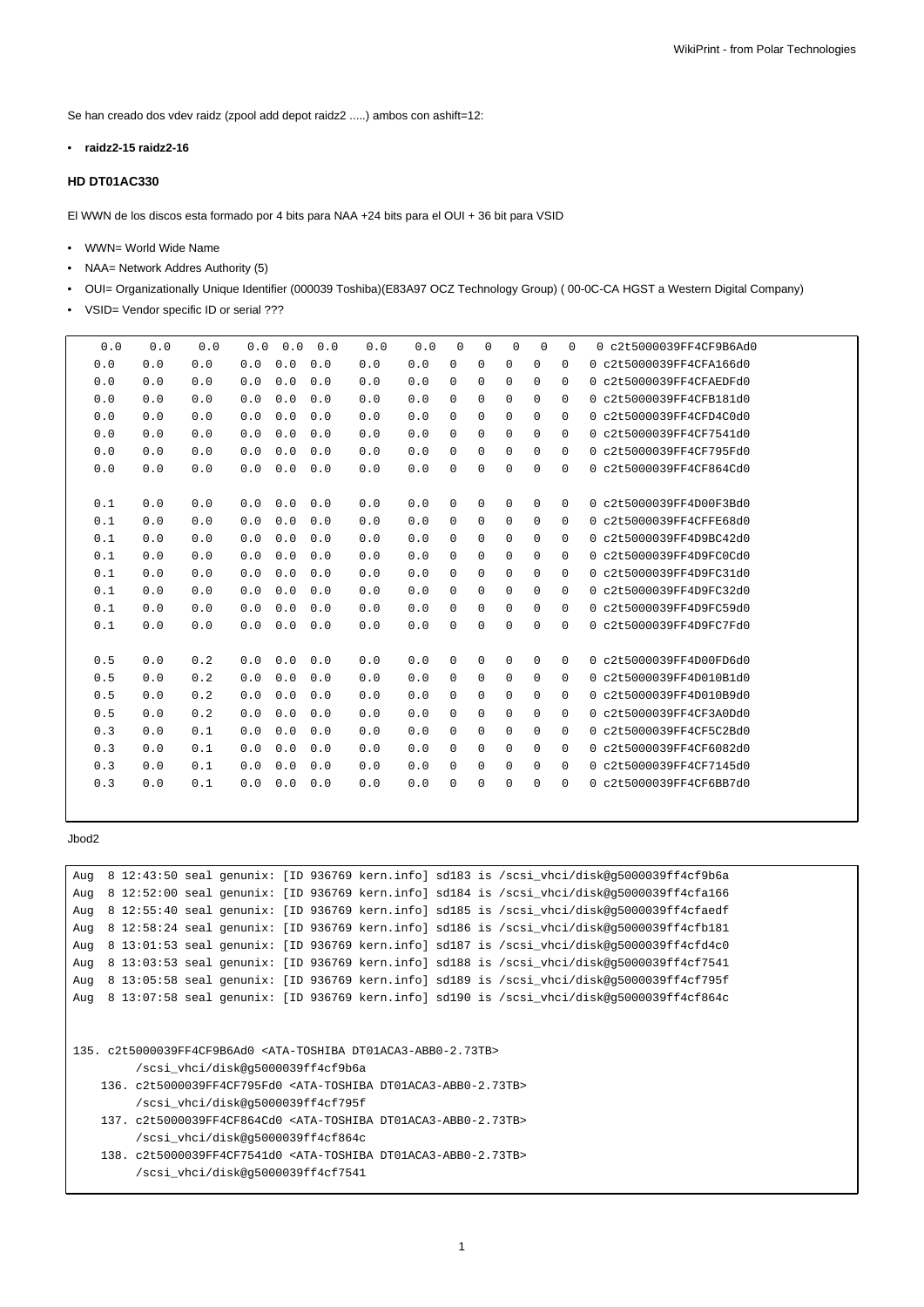```
139. c2t5000039FF4CFA166d0 <ATA-TOSHIBA DT01ACA3-ABB0-2.73TB>
     /scsi_vhci/disk@g5000039ff4cfa166
140. c2t5000039FF4CFAEDFd0 <ATA-TOSHIBA DT01ACA3-ABB0-2.73TB>
     /scsi_vhci/disk@g5000039ff4cfaedf
141. c2t5000039FF4CFB181d0 <ATA-TOSHIBA DT01ACA3-ABB0-2.73TB>
     /scsi_vhci/disk@g5000039ff4cfb181
142. c2t5000039FF4CFD4C0d0 <ATA-TOSHIBA DT01ACA3-ABB0-2.73TB>
```
Jbod3:

```
Aug 12 13:41:42 seal genunix: [ID 936769 kern.info] sd199 is /scsi_vhci/disk@g5000039ff4d00fd6
Aug 12 13:42:15 seal genunix: [ID 936769 kern.info] sd200 is /scsi_vhci/disk@g5000039ff4d010b1
Aug 12 13:42:44 seal genunix: [ID 936769 kern.info] sd201 is /scsi_vhci/disk@g5000039ff4d010b9
Aug 12 13:43:11 seal genunix: [ID 936769 kern.info] sd202 is /scsi_vhci/disk@g5000039ff4cf3a0d
Aug 12 13:43:35 seal genunix: [ID 936769 kern.info] sd203 is /scsi_vhci/disk@g5000039ff4cf5c2b
Aug 12 13:43:59 seal genunix: [ID 936769 kern.info] sd204 is /scsi_vhci/disk@g5000039ff4cf6082
Aug 12 13:44:40 seal genunix: [ID 936769 kern.info] sd205 is /scsi_vhci/disk@g5000039ff4cf7145
Aug 12 13:45:02 seal genunix: [ID 936769 kern.info] sd206 is /scsi_vhci/disk@g5000039ff4cf6bb7
    150. c2t5000039FF4D00FD6d0 <ATA-TOSHIBA DT01ACA3-ABB0-2.73TB>
         /scsi_vhci/disk@g5000039ff4d00fd6
    157. c2t5000039FF4D010B1d0 <ATA-TOSHIBA DT01ACA3-ABB0-2.73TB>
         /scsi_vhci/disk@g5000039ff4d010b1
    158. c2t5000039FF4D010B9d0 <ATA-TOSHIBA DT01ACA3-ABB0-2.73TB>
         /scsi_vhci/disk@g5000039ff4d010b9
    135. c2t5000039FF4CF3A0Dd0 <ATA-TOSHIBA DT01ACA3-ABB0-2.73TB>
         /scsi_vhci/disk@g5000039ff4cf3a0d
    136. c2t5000039FF4CF5C2Bd0 <ATA-TOSHIBA DT01ACA3-ABB0-2.73TB>
         /scsi_vhci/disk@g5000039ff4cf5c2b
    141. c2t5000039FF4CF6082d0 <ATA-TOSHIBA DT01ACA3-ABB0-2.73TB>
         /scsi_vhci/disk@g5000039ff4cf6082
    142. c2t5000039FF4CF7145d0 <ATA-TOSHIBA DT01ACA3-ABB0-2.73TB>
         /scsi_vhci/disk@g5000039ff4cf7145
    137. c2t5000039FF4CF6BB7d0 <ATA-TOSHIBA DT01ACA3-ABB0-2.73TB>
         /scsi_vhci/disk@g5000039ff4cf6bb7
```
## jbod4:

```
Aug 12 12:20:43 seal genunix: [ID 936769 kern.info] sd191 is /scsi_vhci/disk@g5000039ff4d00f3b
Aug 12 12:26:31 seal genunix: [ID 936769 kern.info] sd192 is /scsi_vhci/disk@g5000039ff4cffe68
Aug 12 12:29:39 seal genunix: [ID 936769 kern.info] sd193 is /scsi_vhci/disk@g5000039ff4d9bc42
Aug 12 12:32:29 seal genunix: [ID 936769 kern.info] sd194 is /scsi_vhci/disk@g5000039ff4d9fc0c
Aug 12 12:38:08 seal genunix: [ID 936769 kern.info] sd195 is /scsi_vhci/disk@g5000039ff4d9fc31
Aug 12 12:40:09 seal genunix: [ID 936769 kern.info] sd196 is /scsi_vhci/disk@g5000039ff4d9fc32
Aug 12 12:41:53 seal genunix: [ID 936769 kern.info] sd197 is /scsi_vhci/disk@g5000039ff4d9fc59
Aug 12 12:45:17 seal genunix: [ID 936769 kern.info] sd198 is /scsi_vhci/disk@g5000039ff4d9fc7f
143. c2t5000039FF4CFFE68d0 <ATA-TOSHIBA DT01ACA3-ABB0-2.73TB>
        /scsi_vhci/disk@g5000039ff4cffe68
    144. c2t5000039FF4D00F3Bd0 <ATA-TOSHIBA DT01ACA3-ABB0-2.73TB>
        /scsi_vhci/disk@g5000039ff4d00f3b
    145. c2t5000039FF4D9BC42d0 <ATA-TOSHIBA DT01ACA3-ABB0-2.73TB>
        /scsi_vhci/disk@g5000039ff4d9bc42
    146. c2t5000039FF4D9FC0Cd0 <ATA-TOSHIBA DT01ACA3-ABB0-2.73TB>
         /scsi_vhci/disk@g5000039ff4d9fc0c
```